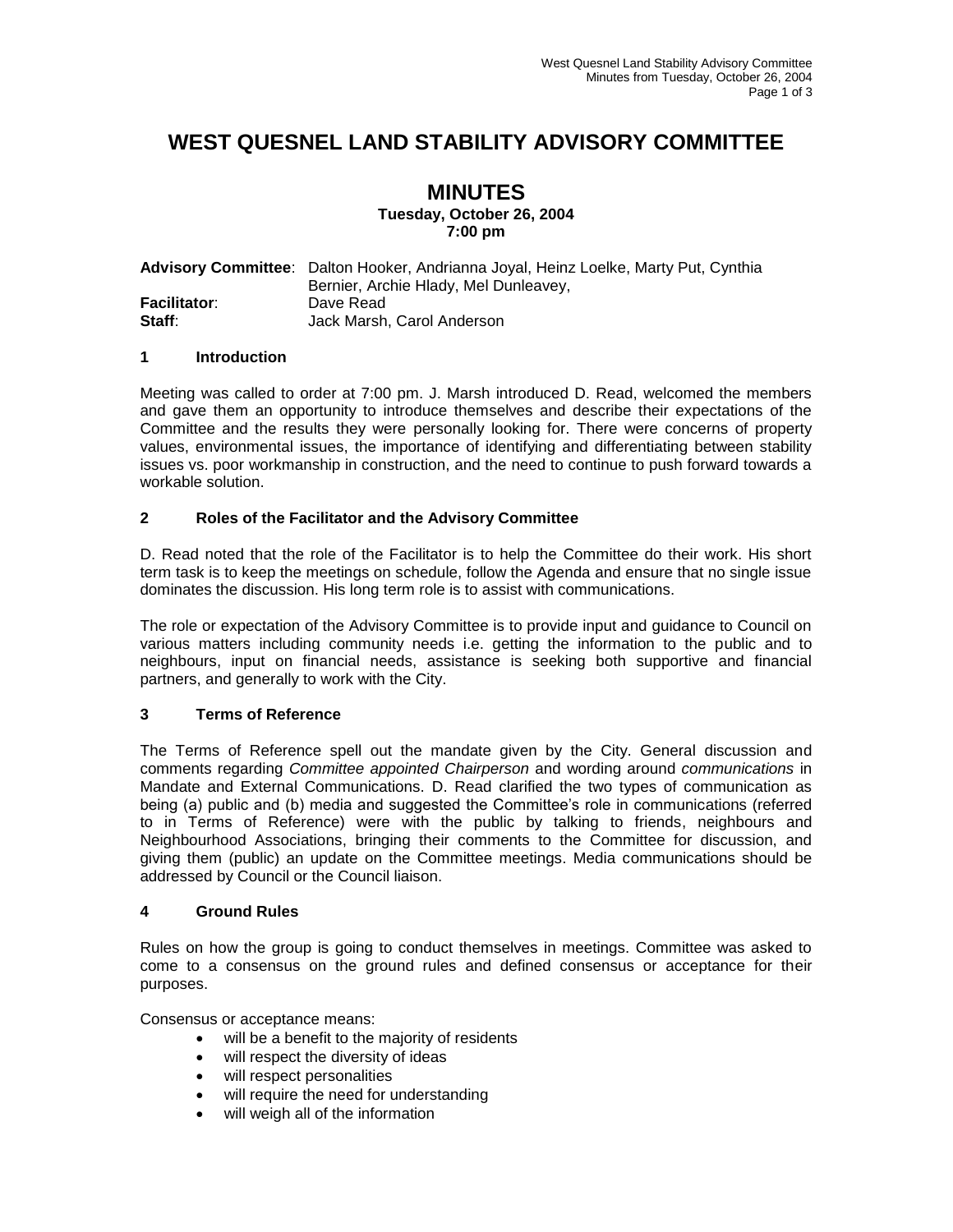Committee members agreed that they shall:

- turn cell phones off at a meeting
- respect meeting times
- come to meetings prepared
- require agendas and notes 3-4 days ahead of time
- notify Carol if unable to attend meeting
- keep speakers list (ensures everyone has an opportunity to speak)
- respect all views and value all input
- include technical experts where appropriate to get to consensus
- stay on topic
- focus on issue

#### **5 Meeting Dates and Times**

Discussion on members' availability for meeting dates and times.

**Committee would like any and all information emailed to them at least 2 or 3 days before the next scheduled meeting.**

#### **6 Action Plan Review and Update on Status**

J. Marsh reviewed the attached Action Plan. **Committee would like to see the Action Plan in writing with dates, actions, comments, timelines, or results** noted thereon for reference or as a guideline, **PRIOR to the next meeting**.

**Committee would like engineers to attend next meeting to provide slide history and technical data**.

Noted that this year's budget had been set at \$240,000 to year end.

#### **7 Work Plan for Communications**

D. Read asked Committee members to review the proposed work plan for communications. Suggestions included:

- involving more people
- give members some tools (i.e. Action Plan)
- advertise on the City's website use more executive summaries than those large documents
- advertise in the newspaper for people to view the City's website

Comments included:

- the need to generate an "issues" wave, peaking in March
- the need to create a sense of urgency, not a sense of impending doom
- this is a "community" issue, not just an issue for West Quesnel residents

#### **8 Fall Open House**

Discussion on Open House vs. Public Meeting. Tentatively set **Wednesday, December 8, 2004 for Public Meeting**. Suggested that the Committee follow with several more public meetings, or information sessions in January and February of 2005. Public meeting in March as well, with local MLA and other government officials.

**Have Action Plan as handout at public meeting. Mail any other information out to the public at least 2 weeks prior to the public meeting together with the notice of the meeting.**